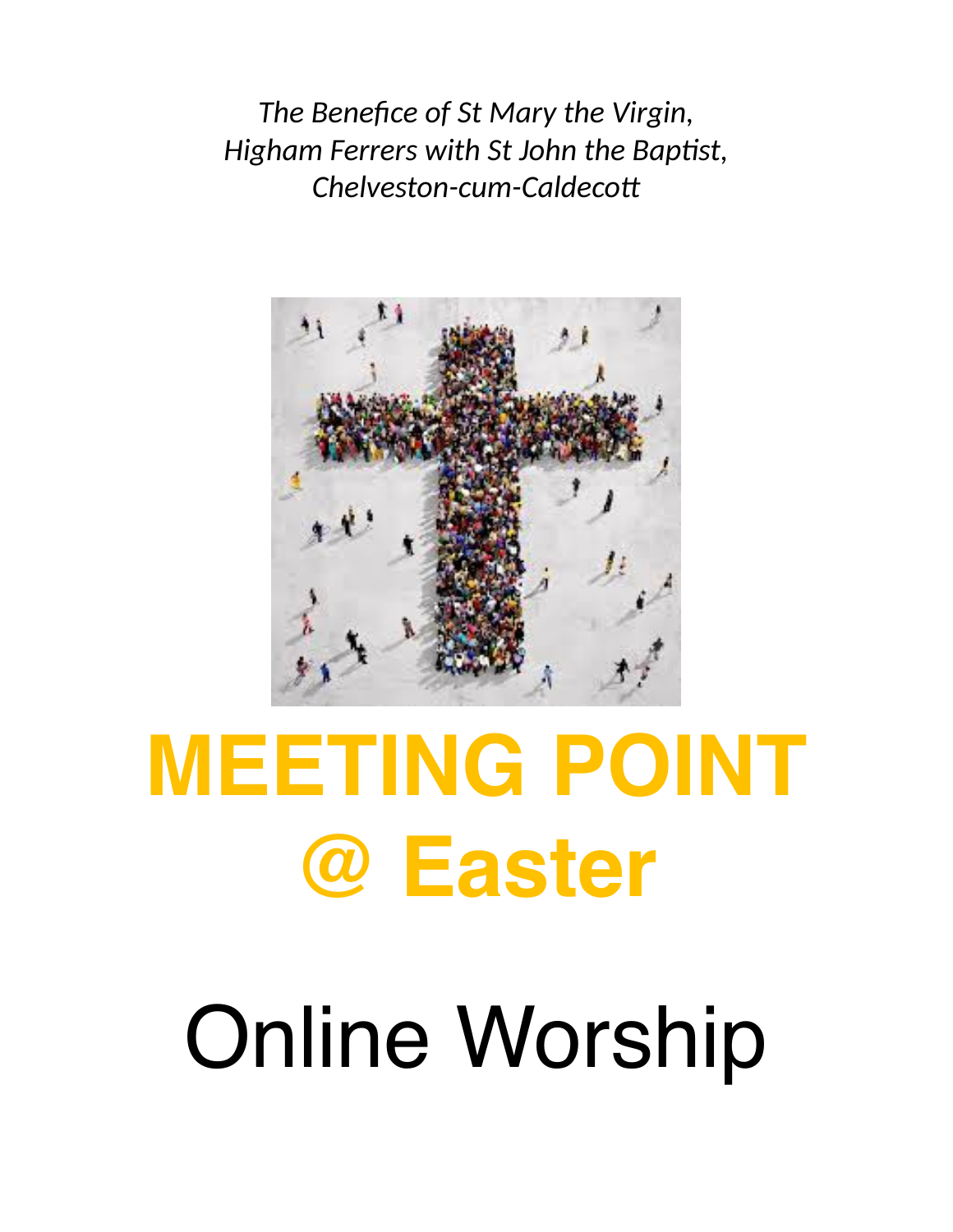

# *Welcome to our new style Online Worship –*  **Meeting Point**

*As Sunday Services resume in our churches, our Online Worship continues but takes on a new format – each week we will be joined together in our worship at home and in church through the seasons of the Church Year and the themes of the Gospel.*

*Meeting Point @ Easter helps us come to know the risen Lord Jesus more fully as we follow the stories of his appearing to his friends after the resurrection, and as we look once again at how he describes himself and God. Today we hear how Jesus gives a new commandment 'Love one another as I have loved you.'*

Thanks to all who have made today's service possible including members of the Ministry Team and their families, and especially Keith Lacy, a retired Family Court judge, who shares his experience of how the law can help in settling disputes and encouraging harmonious settlements.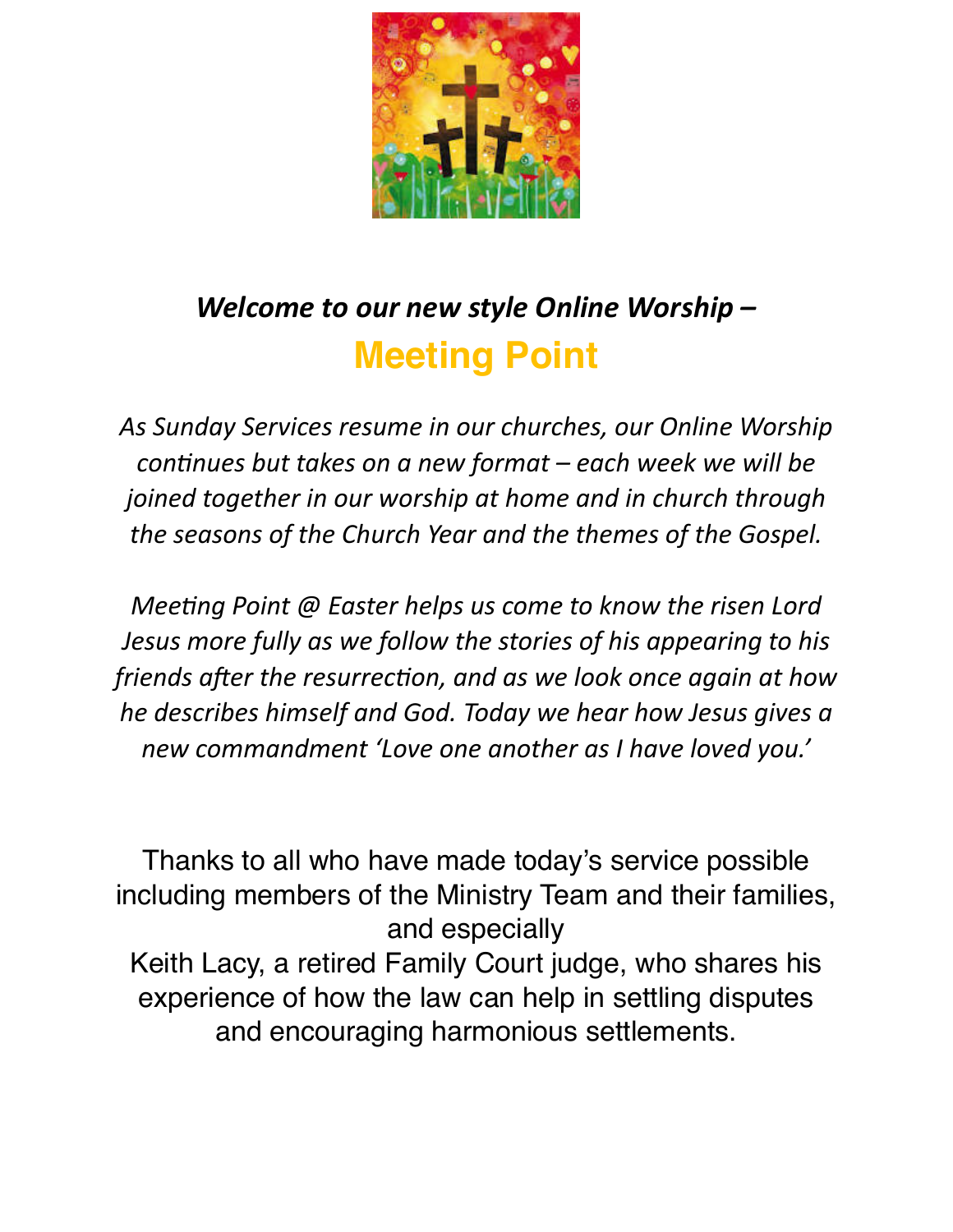## **The Welcome**

*Michelle & Paul introduce today's service.*



## *Hymn*

**Love divine, all loves excelling, joy of heaven, to earth come down, fix in us thy humble dwelling, all thy faithful mercies crown. Jesu, thou art all compassion, pure unbounded love thou art; visit us with thy salvation, enter every trembling heart.** 

**Come, almighty to deliver, let us all thy grace receive; suddenly return, and never, never more thy temples leave. Thee we would be always blessing, serve thee as thy hosts above; pray, and praise thee, without ceasing, glory in thy perfect love.** 

**Finish then thy new creation: pure and spotless let us be; let us see thy great salvation perfectly restored in thee; Changed from glory into glory till in heaven we take our place, till we cast our crowns before thee, lost in wonder, love, and praise.**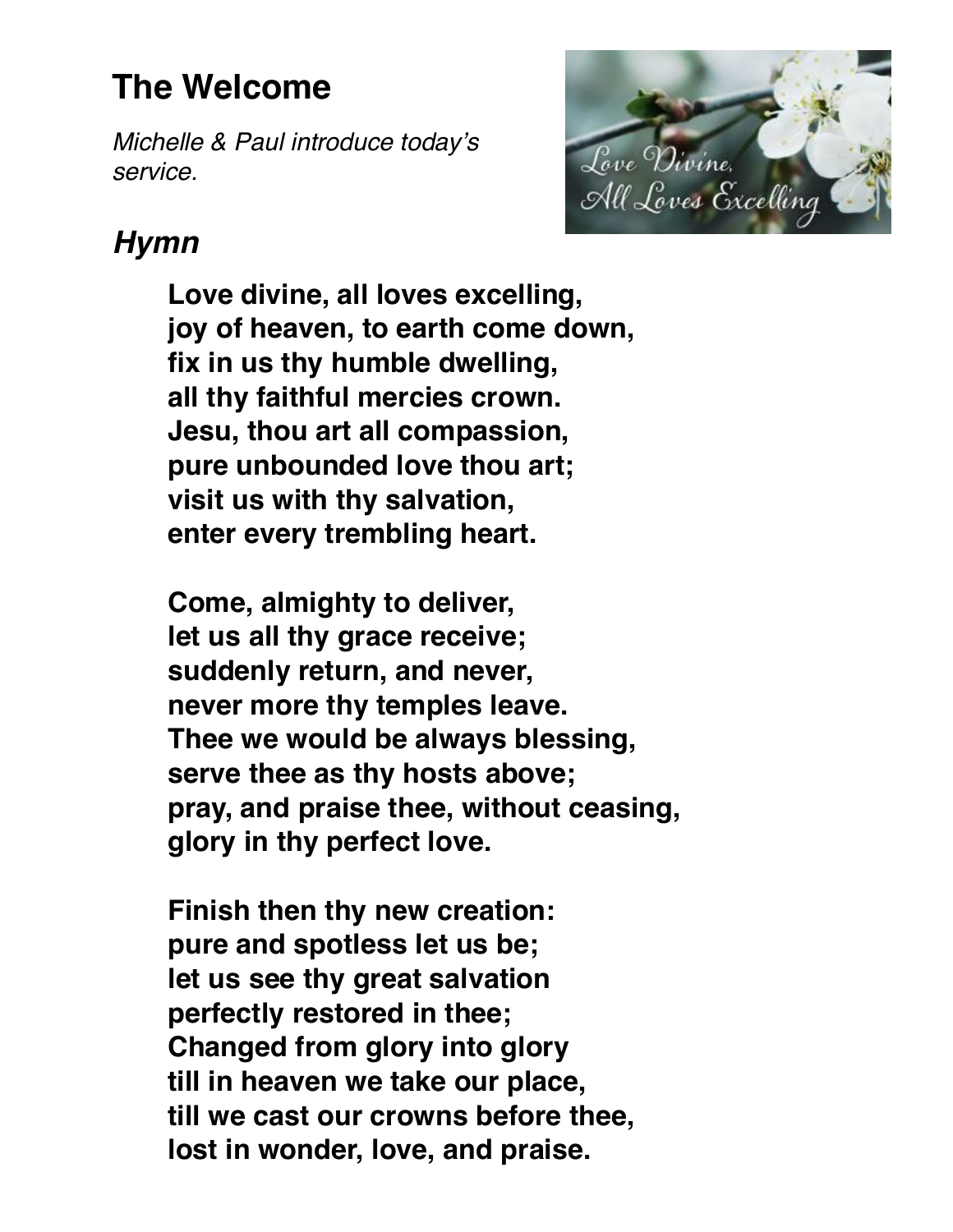

## *Call to Worship & Confession: Michelle & Chris*

Jesus Christ, risen Master and triumphant Lord, **we come to worship you.** 

We come to you in sorrow for our sins, **and confess to you our weakness and unbelief.**

We have lived by our own strength, **and not by the power of your resurrection.** 

In your mercy, forgive us. **Lord, hear us and help us.** 

We have lived by the light of our own eyes, **as faithless and not believing.** 

In your mercy, forgive us. **Lord, hear us and help us.** 

We have lived for this world alone, **and doubted our home in heaven.** 

In your mercy, forgive us. **Lord, hear us and help us.**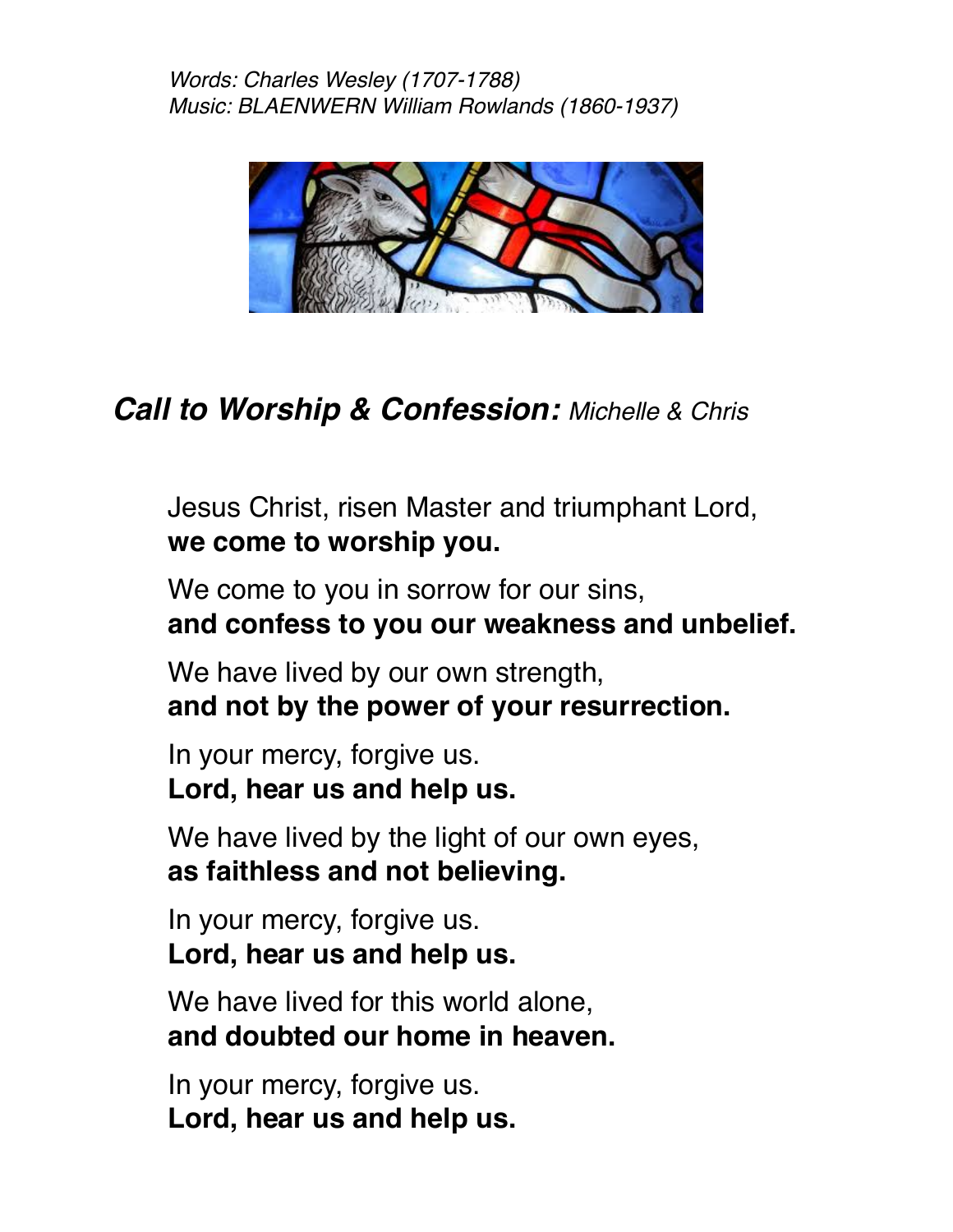#### *We are Forgiven – Michelle*

May the God of love and power forgive you and free you from your sins, heal and strengthen you by his Spirit, and raise you to new life in Christ our Lord. **Amen.** 



#### *Collect: Brenda*

Risen Christ, by the lakeside you renewed your call to your disciples: help your Church to obey your command and draw the nations to the fire of your love, to the glory of God the Father.

#### **Amen**

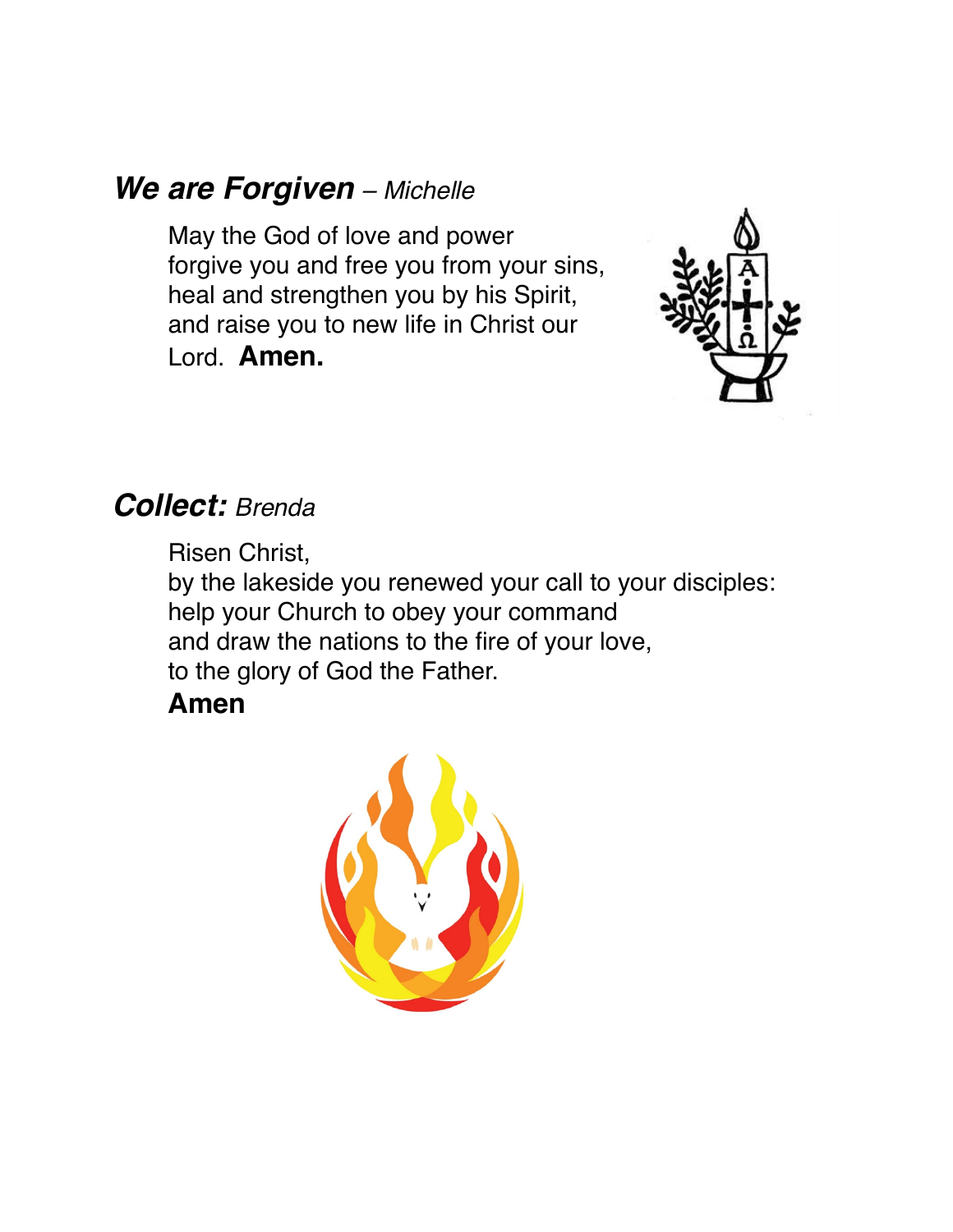### *Reading – Linda John 15: 9-17*

Jesus said, 'As the Father has loved me, so I have loved you; abide in my love. If you keep my commandments, you will abide in my love, just as I have kept my Father's commandments and abide in his love. I have said these things to you so that my joy may be in you, and that your joy may be complete.

This is my commandment, that you love one another as I have loved you. No one has greater love than this, to lay down one's life for one's friends. You are my friends if you do what I command you. I do not call you servants any longer, because the servant does not know what the master is doing; but I have called you friends, because I have made known to you everything that I have heard from my Father. You did not choose me but I chose you. And I appointed you to go and bear fruit, fruit that will last, so that the Father will give you whatever you ask him in my name. I am giving you these commands so that you may love one another.'

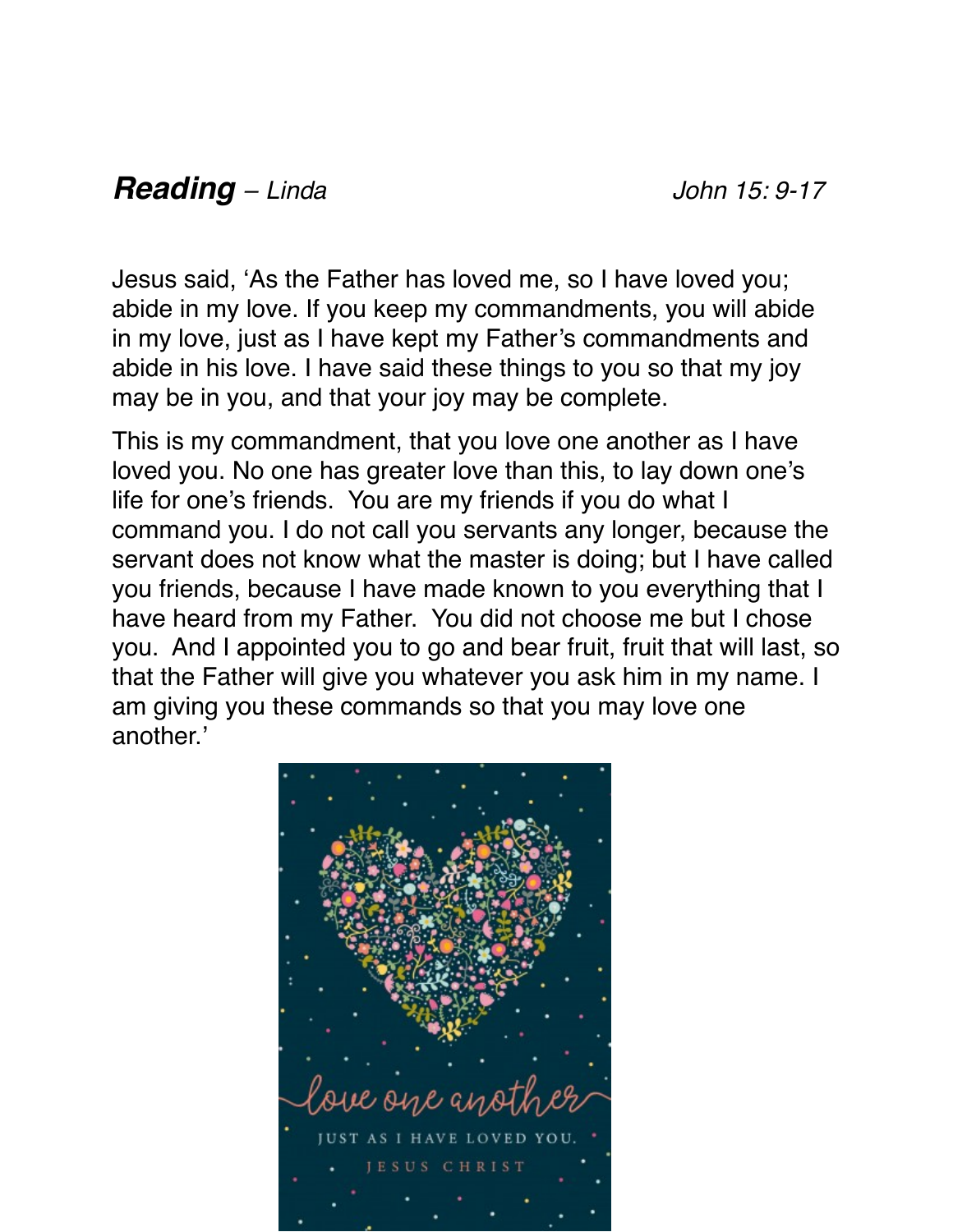## *Hymn*

**Come down, O Love divine, seek thou this soul of mine, and visit it with thine own ardour glowing; O Comforter, draw near, within my heart appear, and kindle it, thy holy flame bestowing.** 

**O let it freely burn, till earthly passions turn to dust and ashes in its heat consuming; and let thy glorious light shine ever on my sight, and clothe me round, the while my path illuming.** 

**Let holy charity mine outward vesture be, and lowliness become mine inner clothing: true lowliness of heart, which takes the humbler part, and o'er its own shortcomings weeps with loathing.** 

**And so the yearning strong, with which the soul will long, shall far outpass the power of human telling; for none can guess its grace, till he become the place wherein the Holy Spirit makes his dwelling.** 

*Words: Bianco da Siena (d.1434) Discendi, amor santo Translated Richard Frederick Littledale (1833-1890)*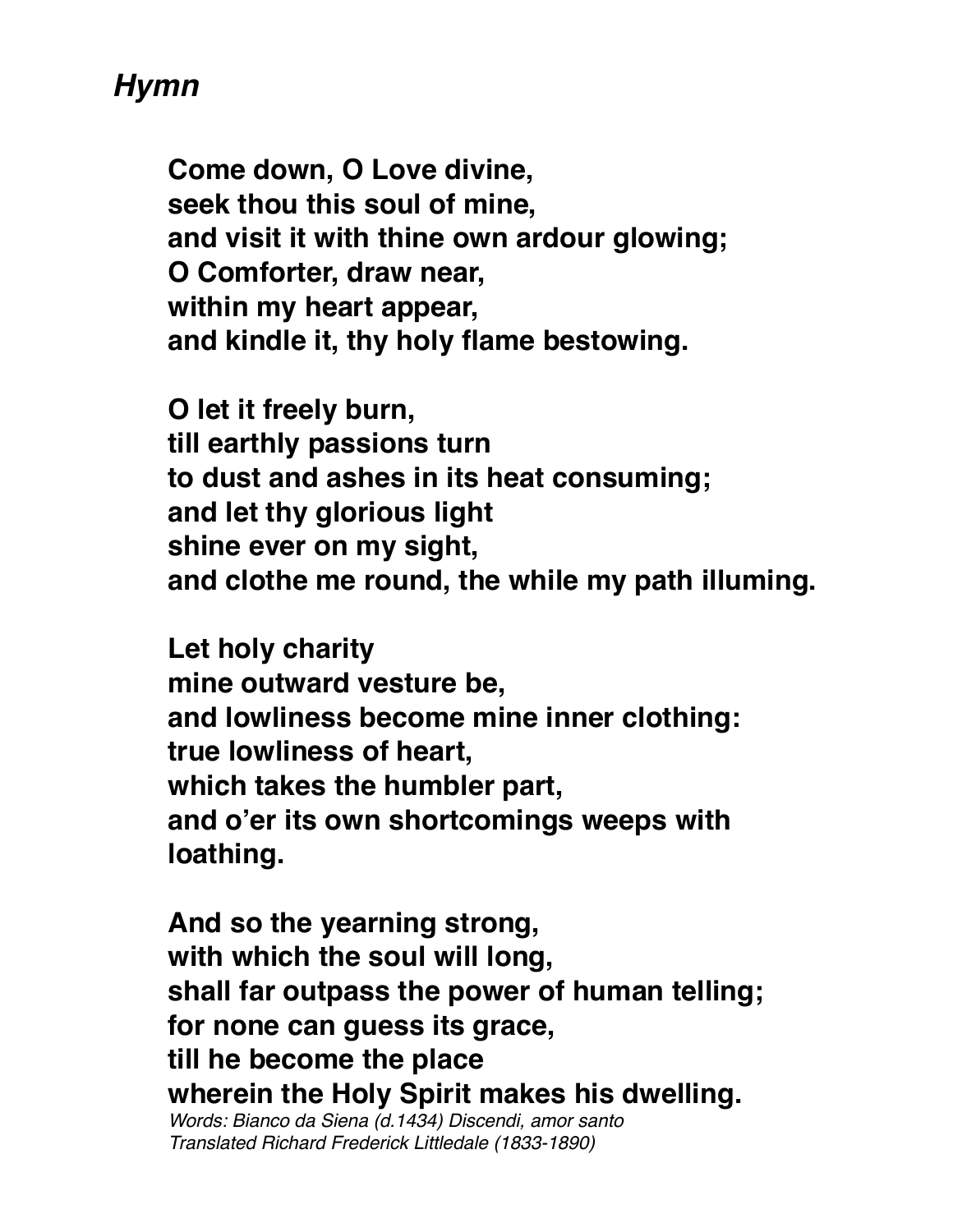### *Reflection – Michelle*



*Ceiling of the Apse Chapel, Peterborough Cathedral* 

*Anthem – A New Commandment sung by the Choral Scholars of St Martin-in-the-Fields* 

> *A new commandment I give unto you that you love one another as I have loved you, that you love one another as I have loved you. By this shall all know that you are my disciples If you have love one for another. Music: Richard Shepherd (b.1949) based on John 13:34*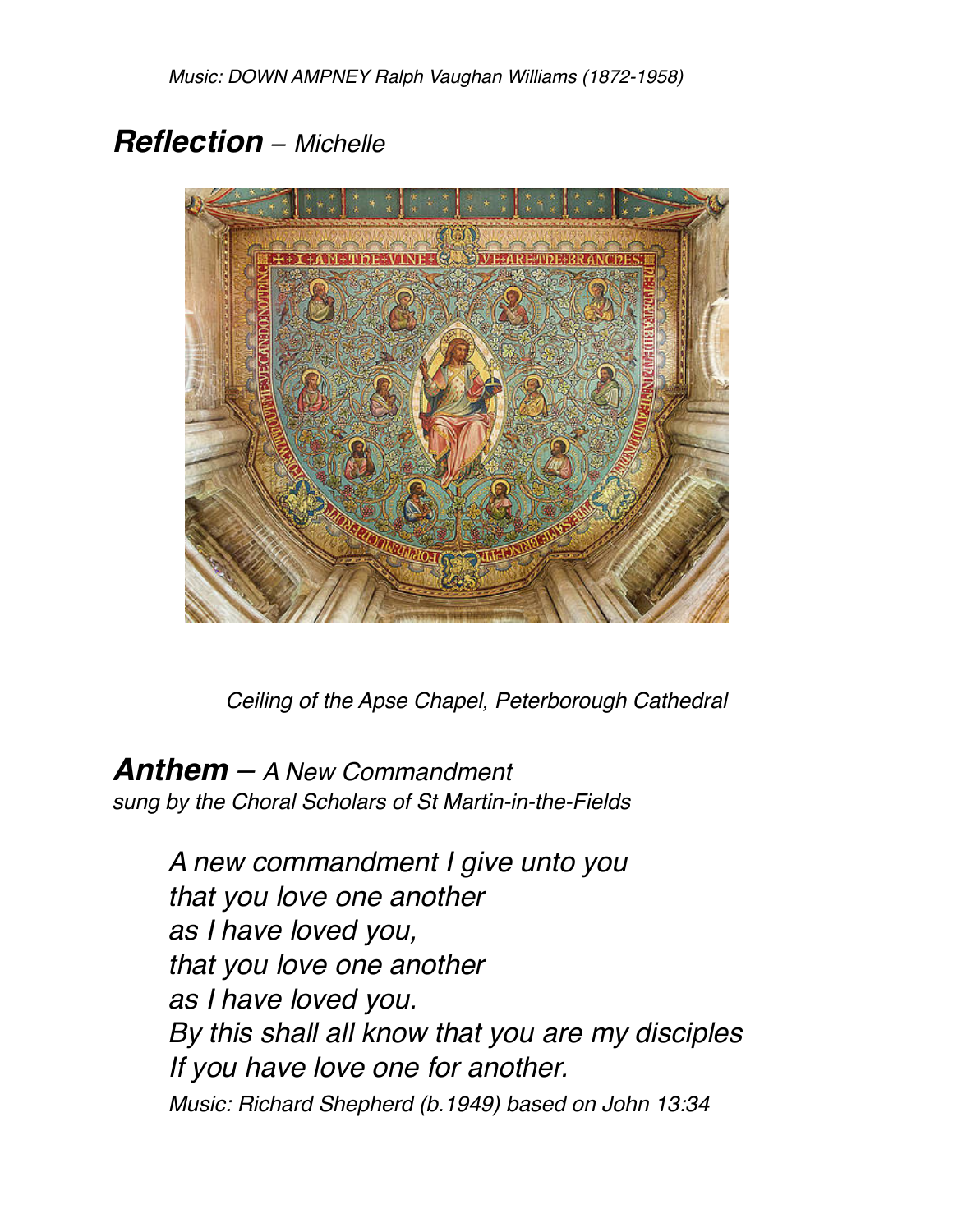#### *The Commandment to love….*

*Keith Lacy, a retired Family Court Judge talks about love, respect and the law – how can the law help us live together well when relationships break down?* 



*Prayers - Michelle*

*The response for the prayers is:* 

Lord, as you love us, **may we live in love with one another.** 

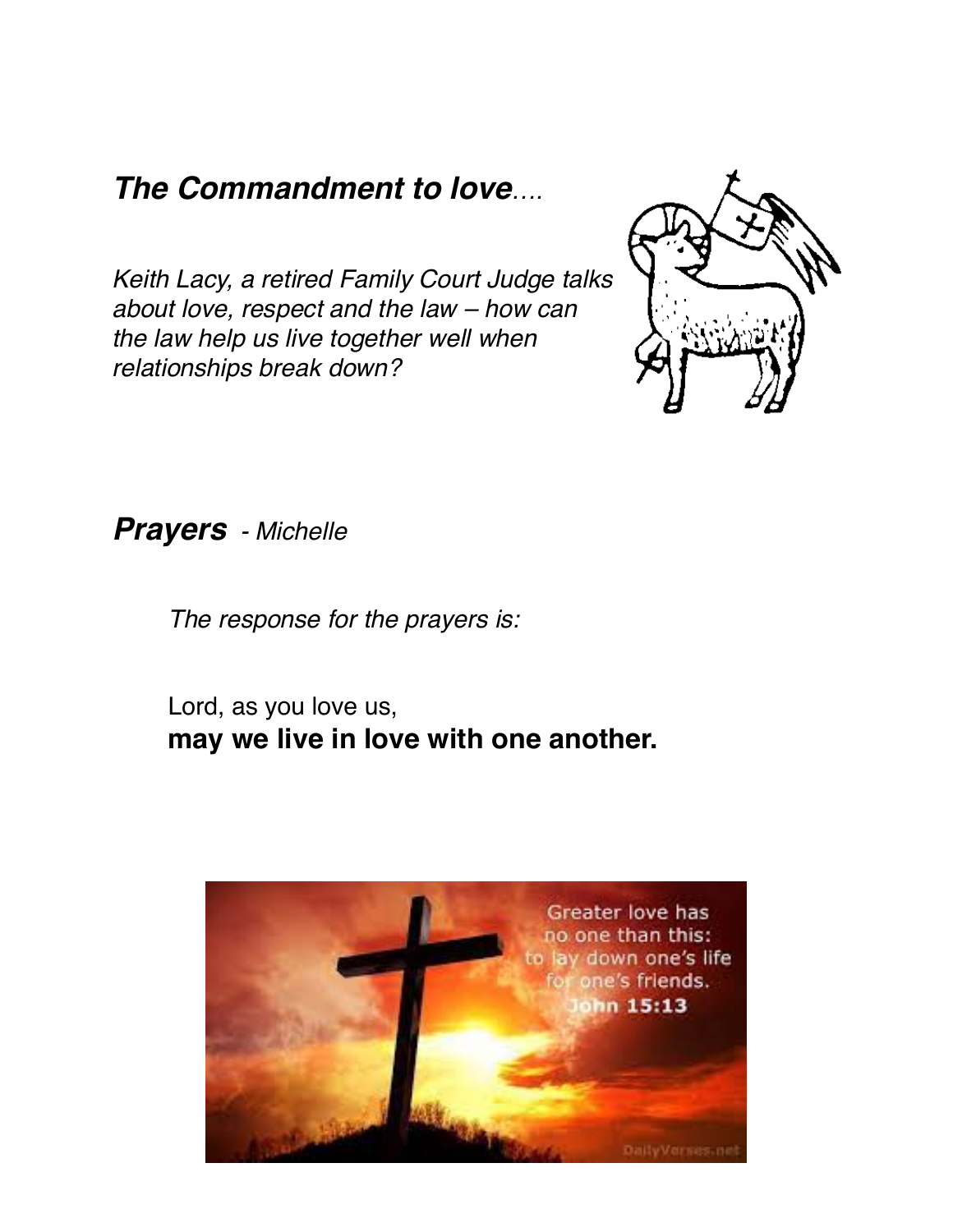*Concluding with* 

*The Lord's Prayer*



**Our Father, who art in heaven, hallowed be thy name, thy kingdom come, thy will be done, on earth as it is in heaven. Give us this day our daily bread. And forgive us our trespasses as we forgive those who trespass against us. And lead us not into temptation but deliver us from evil. For thine is the kingdom, the power, and the glory for ever and ever. Amen.** 

#### *Peace - Paul*

Peace be in your dealings. Peace be in your thinking. Peace in all your living and in your loving.

The peace of the risen Lord be always with you; **and also with you.**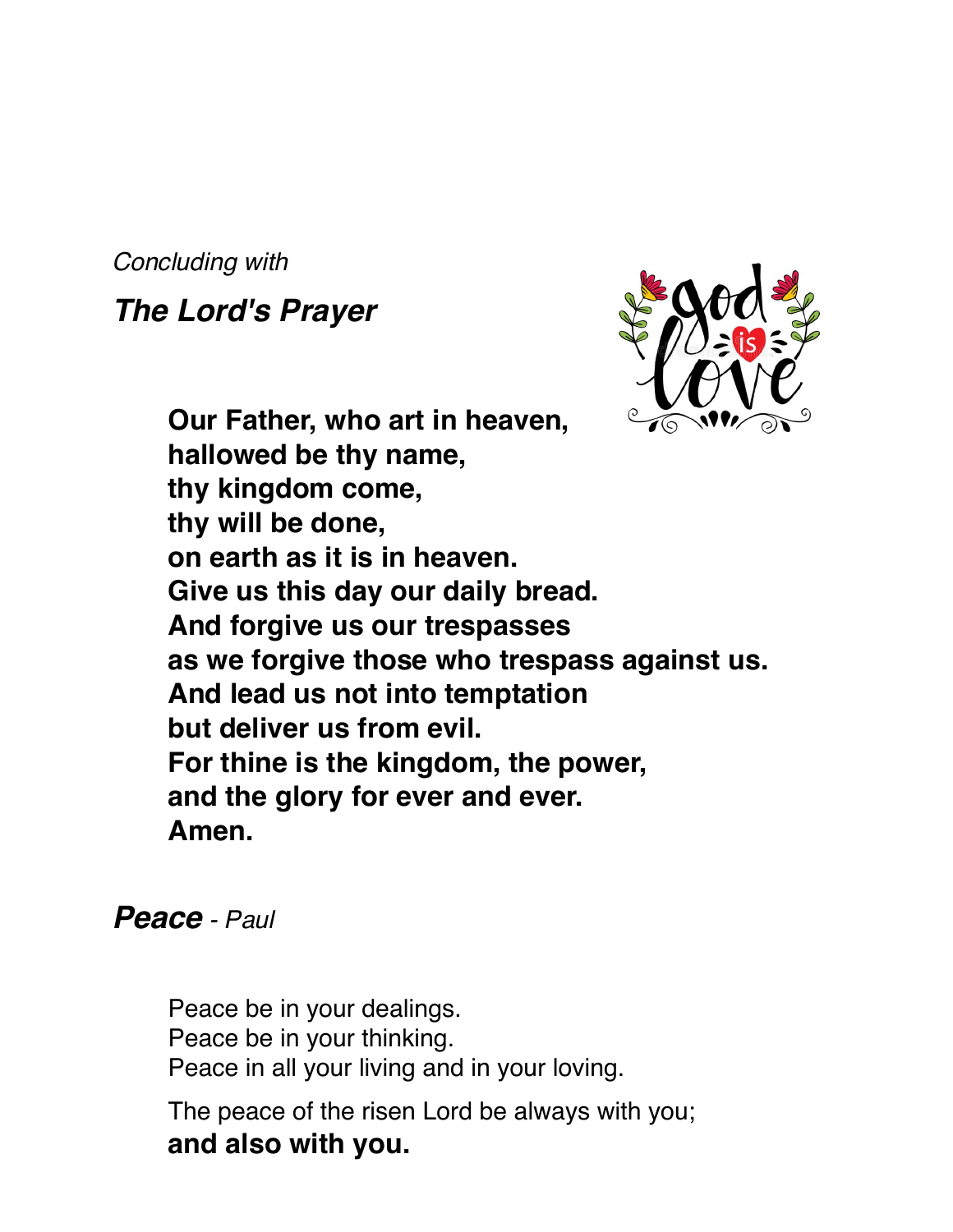

#### *Hymn*

**There's a wideness in God's mercy like the wideness of the sea; there's a kindness in his justice which is more than liberty. There is no place where earth's sorrows are more felt than up in heaven; there is no place where earth's failings have such kindly judgement given.**

**For the love of God is broader than the measure of our mind, and the heart of the Eternal is most wonderfully kind. But we make his love too narrow by false limits of our own; and we magnify his strictness with a zeal he would not own.** 

**There is plentiful redemption through the blood that has been shed; there is joy for all the members in the sorrows of the Head. There is grace enough for thousands**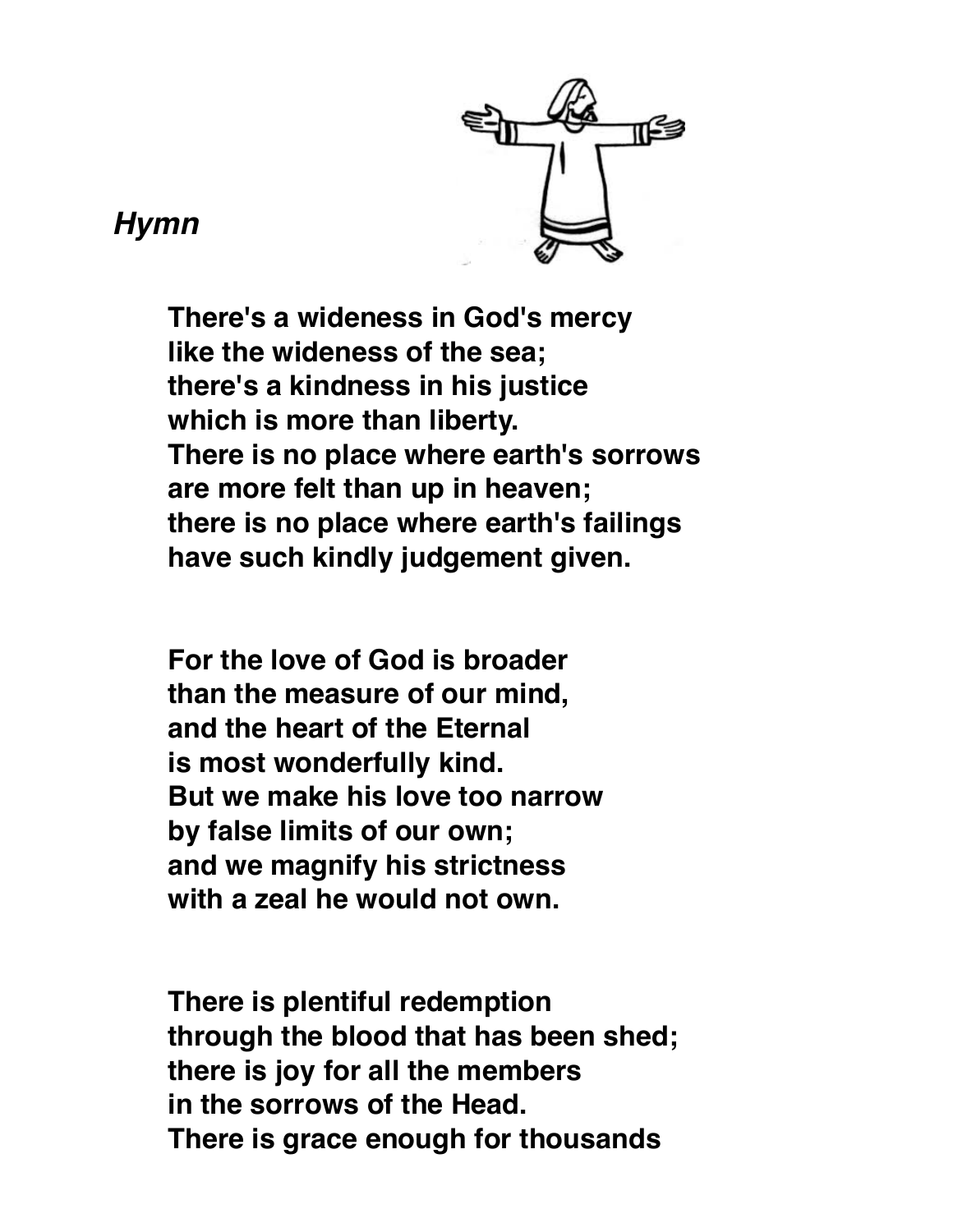**of new worlds as great as this; there is room for fresh creations in that upper home of bliss.**

**If our love were but more simple, we should take him at his word; and our lives would be all gladness in the joy of Christ our Lord.** 

*Words: Frederick William Faber (1814-1863) Music: COVERDALE Maurice Bevan (1921-2006)* 



#### *Final Prayer - Brenda*

God our Father, whose Son Jesus Christ gives the water of eternal life: may we thirst for you, the spring of life and source of goodness, through him who is alive and reigns, now and for ever. **Amen.**